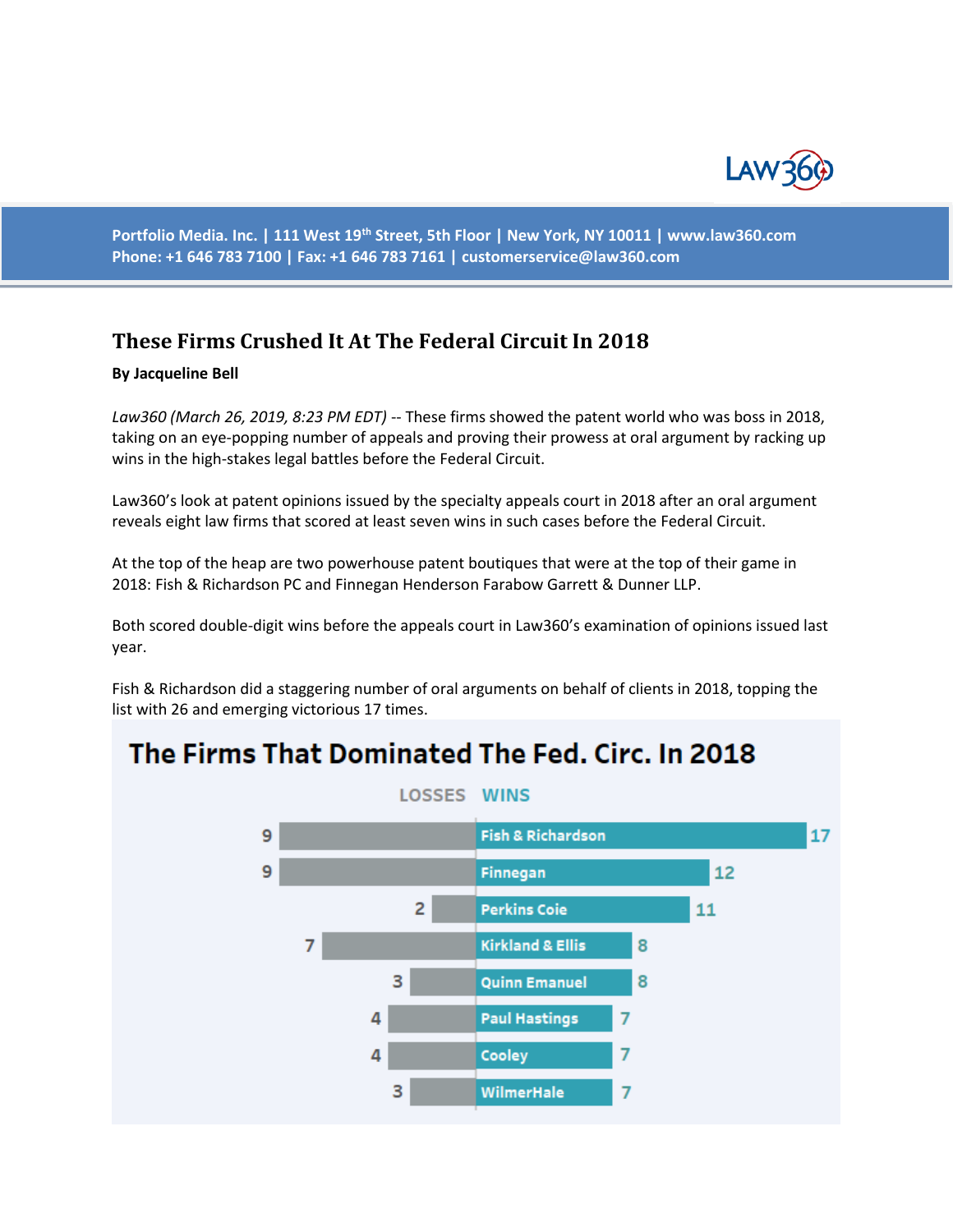A win for BuySeasons Inc. found that patents the company was accused of infringing were correctly nixed under the U.S. Supreme Court's ruling in Alice Corp. v. CLS Bank International. A victory for Power Integrations Inc. revived a database patent the Patent Trial and Appeal Board had nixed. And a win for Altaire Pharmaceuticals threw out a post-grant review decision upholding an eye solution patent challenged by the drugmaker.

Kurt Glitzenstein, litigation practice group leader at Fish & Richardson, said the firm has a unique appellate practice that develops top-notch appellate talent.

"Not only do our 26 former Federal Circuit clerks contribute heavily to most of our appellate briefs, but the attorney most knowledgeable about the case argues it on appeal," Glitzenstein said in an email. "This not only combines our command of the law with our command of the record, but it means that essentially all of Fish's powerhouse trial lawyers have extensive appellate argument experience."

Finnegan also argued a remarkable number of cases before the Federal Circuit last year, racking up highstakes wins including a victory for Sprint that upheld a \$140 million jury verdict in the telecom's favor and a ruling in favor of PPC Broadband Inc. preserving a \$61 million win in a patent infringement case over coaxial cable connectors.

"We've got a pretty diverse practice, and where the Federal Circuit cases are originating, we're active in all those forums as well. I think that's a big part of it," said Erik Puknys, partner at Finnegan and head of the firm's appellate section.

Another factor, said Puknys, is Finnegan's deep bench of appellate specialists.

"If you limit it to just a few superstars that are going to argue, you're going to limit your exposure at that appellate court. We have so many attorneys who are comfortable there," Puknys said.

The pair were closely followed by Perkins Coie LLP, a full-service firm that has landed a spot on the Law360 list for the past three years. Not content to rest on its laurels, Perkins Coie is also tapping new talent for its Federal Circuit team, recently hiring Nathan Kelley, a former U.S. Patent and Trademark Officedeputy general counsel of intellectual property law and solicitor.

"We're fortunate to represent leading companies in both the high tech and the pharmaceutical sectors, and we're pleased with the results we achieved for them last year, including wins in several high-stakes, high-profile and complicated cases," Dan Bagatell, chair of Perkins Coie's patent appeals practice, said in an email.

Quinn Emanuel also grabbed the brass ring in eight cases, scoring a victory for Harvard and MIT in a CRISPR patent war as well a win for Sony in a fight over a liquid crystal display technology patent, among others.

Kirkland & Ellis LLP, another regular on Law360's Federal Circuit leaderboard, also nabbed eight wins for a remarkable variety of clients.

"Clients come to us with hard cases. And they come to us to bring creative lawyering to the table and to really put the best foot forward, whether you're the appellant or the appellee," said Kirkland partner John O'Quinn.

The firm scored a win for Apple in a battle with VirnetX over a network security patent, a victory